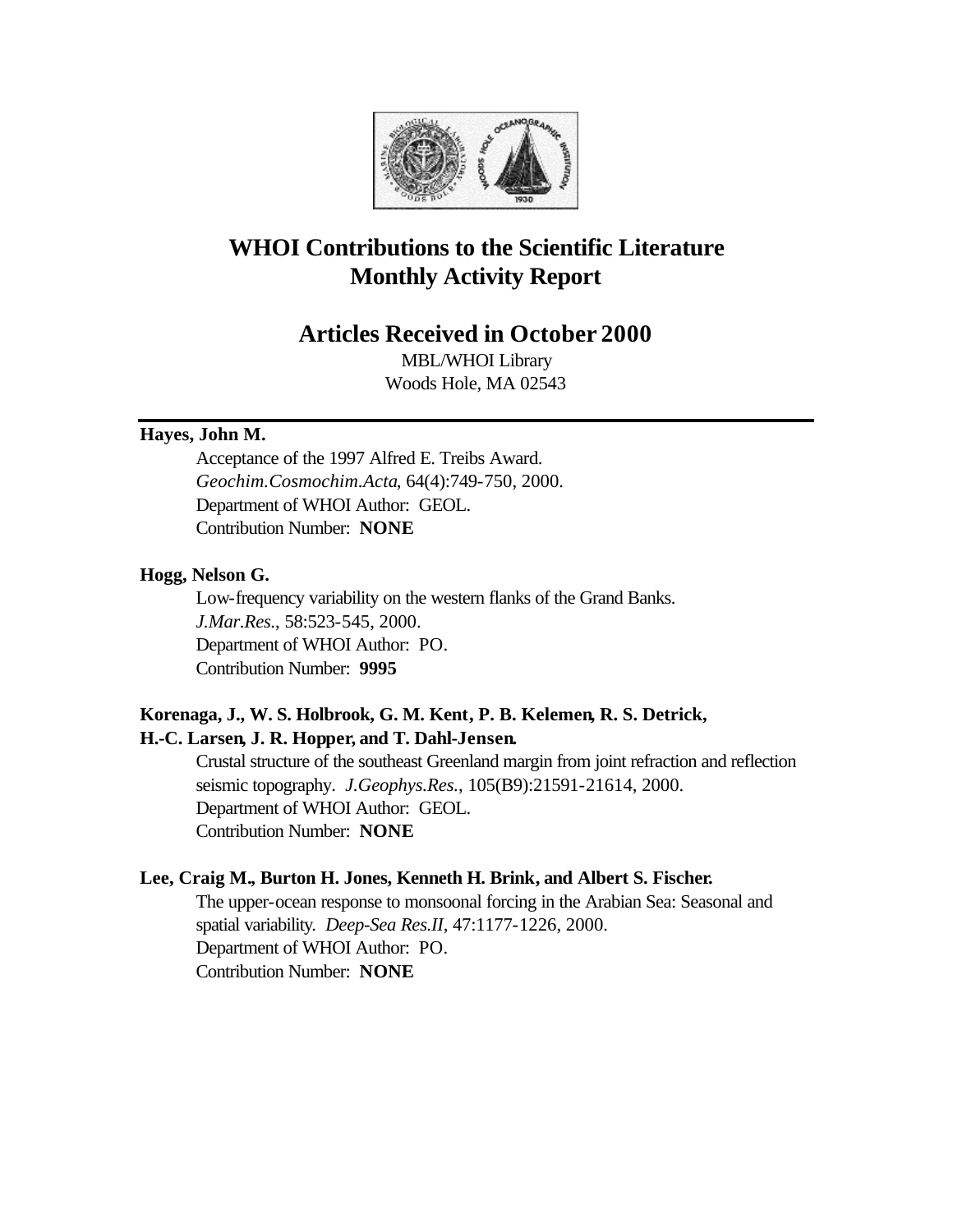#### **McNichol, A. P., J. R. Ertel, and T. I. Eglinton.**

The radiocarbon content of individual lignin-derived phenols - technique and initial results. *Radiocarbon*, 42(2):219-227, 2000. Department of WHOI Author: GEOL. Contribution Number: **10179**

#### **Schmitt, Raymond W.**

Double-diffusive convection. In: *Ocean Modeling and Parameterization*, E. P. Chassignet and J. Verron, eds. Kluwer Academic Publishers, Netherlands, :215- 234, 1998. Department of WHOI Author: PO. Contribution Number: **NONE**

## **Shaw, D. G., J. W. Farrington, M. S. Connor, B. W. Tripp, and J. R. Schubel.**

The role of environmental scientists in public policy: A lesson from Georges Bank. *Mar.Poll.Bull.*, 40(9):727-730, 2000. Department of WHOI Author: ADMIN.and CRC. Contribution Number: **10180**

#### **Sonnerup, Rolf E., Paul D. Quay, and Ann P. McNichol.**

The Indian Ocean  $^{13}$ C Suess effect. *Global Biogeochem.Cycles*, 14(3):903-916, 2000. Department of WHOI Author: GEOL. Contribution Number: **NONE**

#### **Stanton, Timothy K. and Dezhang Chu.**

Review and recommendations for the modelling of acoustic scattering by fluid-like elongated zooplankton: Euphausiids and copepods. *ICES J.Mar.Sci.*, 57:793-807, 2000.

Department of WHOI Author: AOPE. Contribution Number: **9927**

## **Toole, John M.**

Turbulent mixing in the ocean: Intensity, causes, and consequences. In: *Ocean Modeling and Parameterization,* E. P. Chassignet and J. Verron, eds. Kluwer Academic Publishers, Netherlands, :171-190, 1998. Department of WHOI Author: PO. Contribution Number: **NONE**